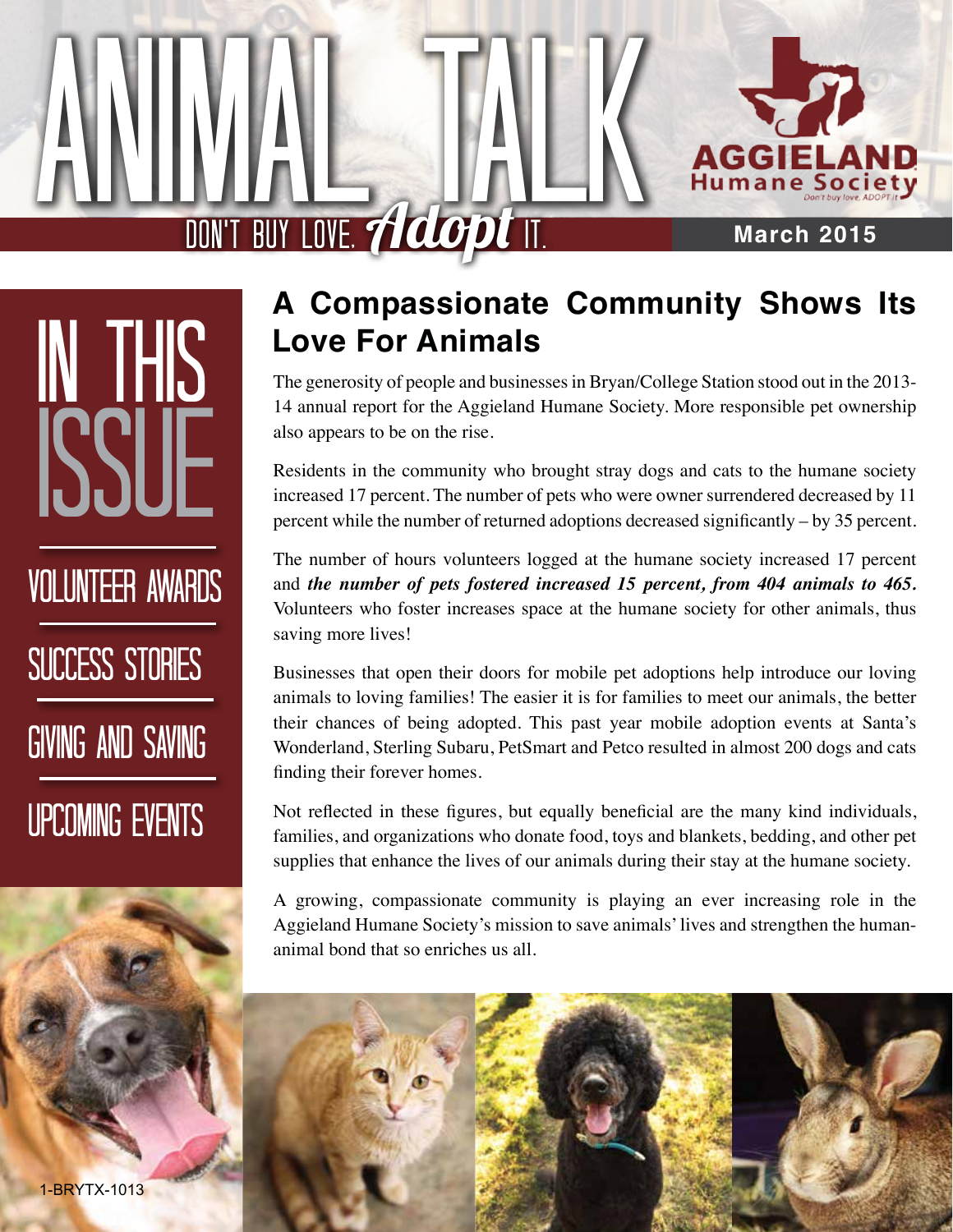## Aggieland Humane Society THANKS OUR SPONSORS

#### **Best In Show**



**Best In Breed**











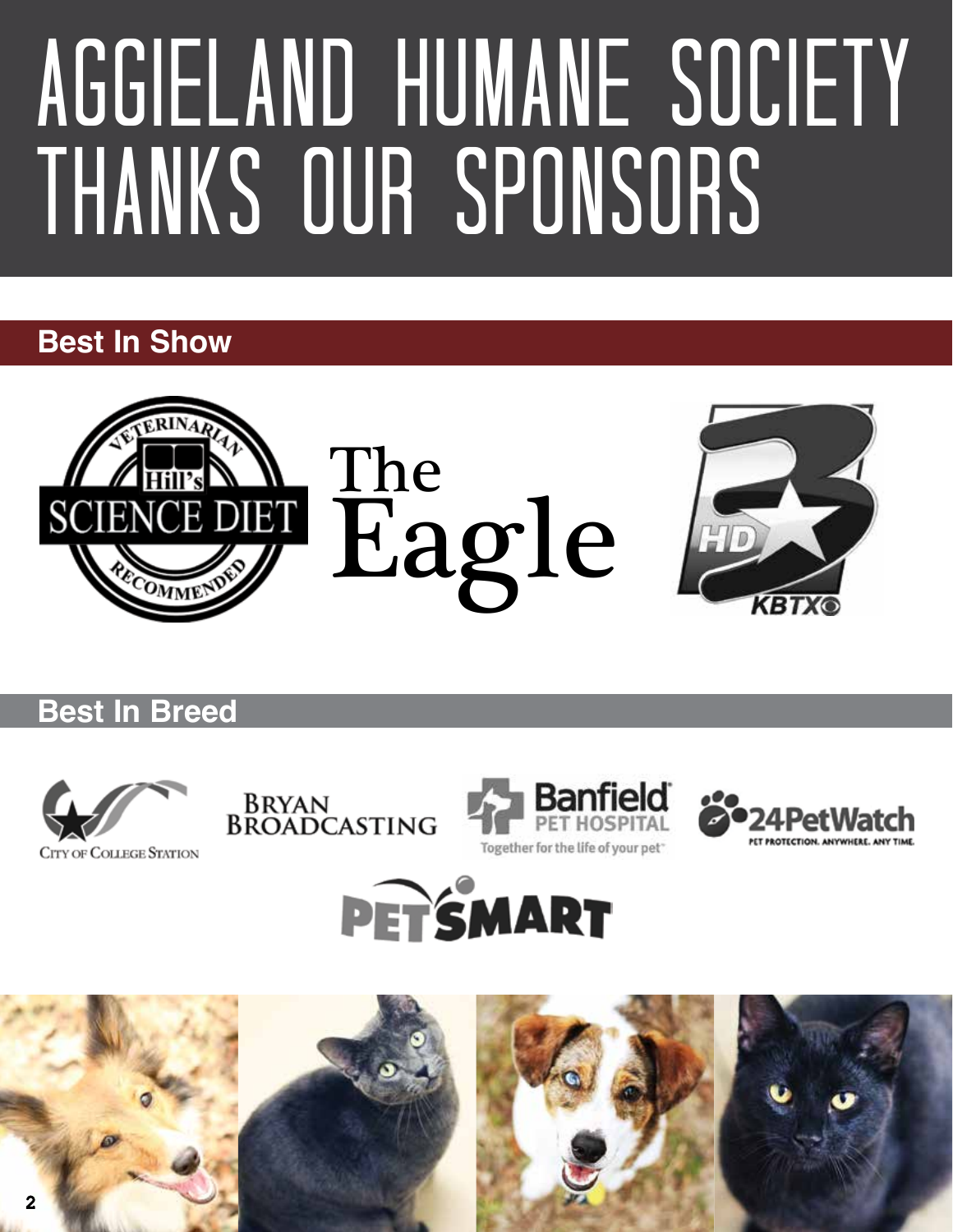## 2014 Volunteer Recognition

#### **Volunteers Make Huge Difference**

Aggieland Humane Society appreciates all of its volunteers and foster parents, but a few are referred to as magical. They were recognized as an award dinner in December.

#### **Most Years of Volunteer Service - Darby Roberts**

A volunteer for 17 years, Roberts is also a board member and adoption counselor, helping thousands of pets find their forever home. She also is an adopter.

#### **Volunteer with the Most Hours - Deborah Hamff**

Hamff has logged 915 hours of volunteer service. She fosters, takes photos, and volunteers at mobile adoption events. Hamff is the proud owner of Sox.

#### **Dog Obedience Training Award - Lori Novosad**

A certified dog trainer, Novosad dedicates one Saturday per month teaching dog obedience classes to our volunteer dog walkers. A dog with basic obedience and manners is much more adoptable.

#### **Bottle Baby Award - Elaine Moers**

Moers specializes in fostering newborn kittens, raising two litters in 2014. She also has fostered puppies for the humane society and is an adopter as well.

#### **Candid Camera Award - Janice Morey and Deborah Hamff**

These two photograph humane society animals each week for the The Eagle, the humane society's website and Facebook page. They also took photos at humane society events and pet photo shoots offered to the public.

#### **Sit and Stay Award - Betty West and Bob Gibbons**

Gibbons walks dogs every Tuesday and makes regular, company-matched gifts to the humane society. West teaches basic dog obedience every Monday and Tuesday. This is very important because it increases our dogs' adoptability. She also mentors new volunteers.

#### **Most Cats Fostered Award - Janice Morey**

Morey fostered 68 cats and kittens last year and logged 642 volunteer and foster hours. She also transported her fosters to mobile adoption events.

#### **SoMe Award - Lauren Fitch**

Hargis is recognized for managing the humane society's Facebook page and KBTX TV appearances on Friday's Pets of the Week. Hargis also volunteered most Saturdays as an adoption counselor.

#### **Most Dogs Fostered Award & Flying Stork Award - Molly Georgiades**

Georgiades has saved 101 puppies and dogs over the last two years. She fosters large breed puppies and large litters of puppies. She also transferred animals to different humane societies and rescue groups statewide. She has paid for heartworm treatment and countless other treatments for sick foster animals, worked events and organized Wienerfest, the humane society's biggest fundraising event of the year.

#### **Mobile Adoption Team Leader Award**

**- Seth Bridges, Deborah Hamff, Janice Morey, Jennifer Summerhill, Emily Zuber, Tabitha Emde, Lauren Hargis, Eric Stein and Jesse Hoskins.** 

These volunteers transported animals and supplies to mobile adoptions at PetSmart, Petco, and Sterling Subaru.

#### **Project Manager Award - Chris Matus**

Matus supervised large volunteer groups on projects such as our new dog walking path. He also made many of the wooden signs on the humane society property.

#### **Want to become an Aggieland Humane Society Volunteer?**

Visit: AggielandHumane.org/Volunteer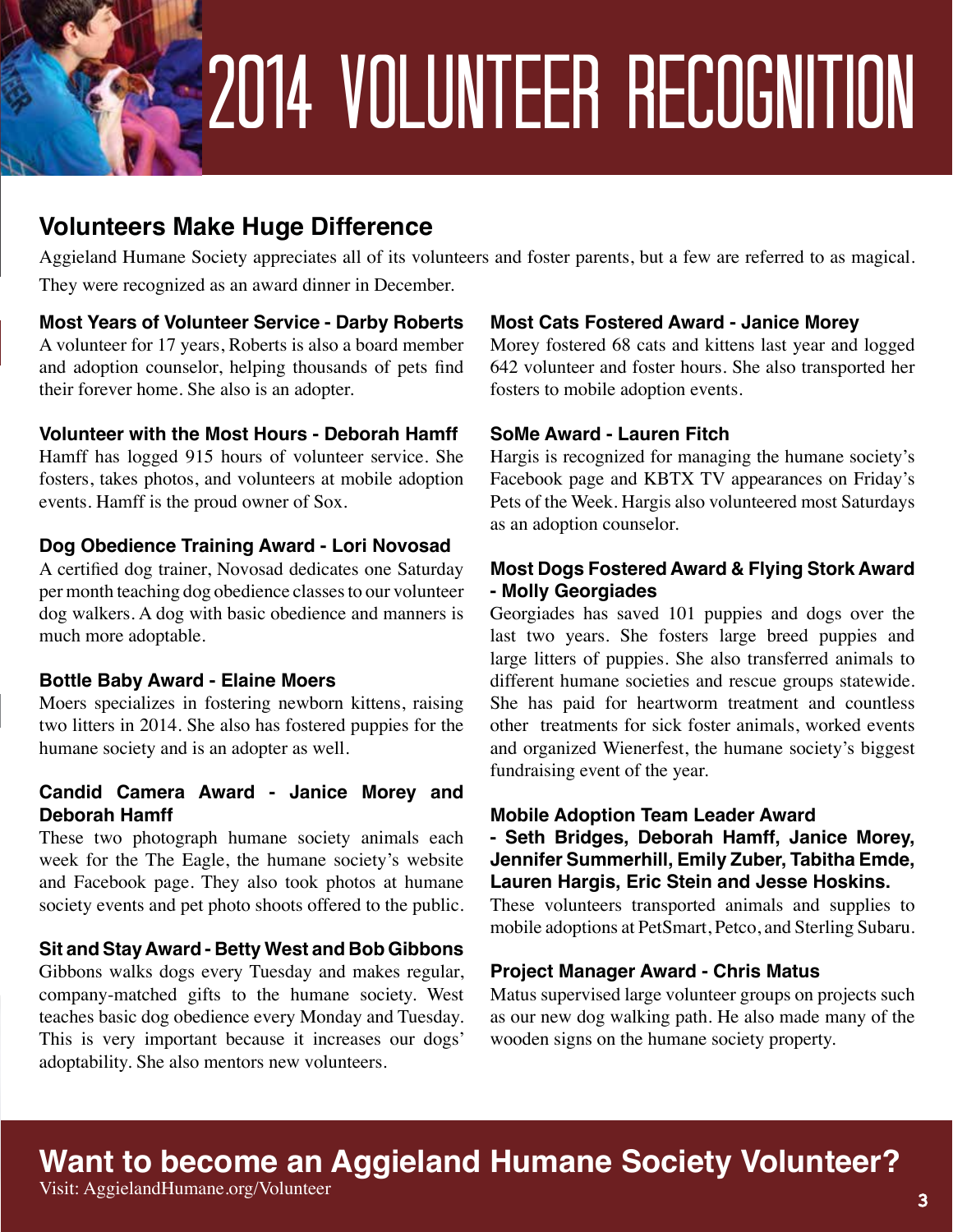# Giving & Saving



When Tom and Deana Phillips lost Cookie, their Corgi mix rescue girl, they wanted to memorialize her with an appropriate gift. Cookie needed continual dental care to stay healthy, so they created the Cookie's Medical Dental Fund Matching Challenge. They've pledged \$5,000 for the next 5 years in the hopes that a match would grow the fund to \$10,000.

In 2014 the Grey Muzzle Foundation matched funds from Cookies Dental Fund to deliver four special canine medical/dental rescues.

The Martin Family has met the matching challenge for 2015!

#### A few AgHS residents Cookies Dental Fund has helped.



**Wilma** had multiple procedures including antibiotics and a kidney support diet to prepare her for teeth removal and cleaning. She now loves lounging in the lazy boy with the husband of her adopter!



**Yoshi's** dental procedure gave her a pearly white smile! Her family is paying it forward with contributions to other medical rescues.



**Roxy** after having multiple adoptions fall through, a special person from Vermont flew to Texas and adopted Roxy. While waiting for her new owner, Roxy had tartar removed from her teeth!



**Jasmine** spent a few months at AgHS waiting on her forever family. She got a deep dental cleaning during her wait. She now lives on a farm with a border collie brother and is loving life!

**Remember to leave the Aggieland Humane Society in your will and planned gifts. IRS Tax ID number 74-2150288**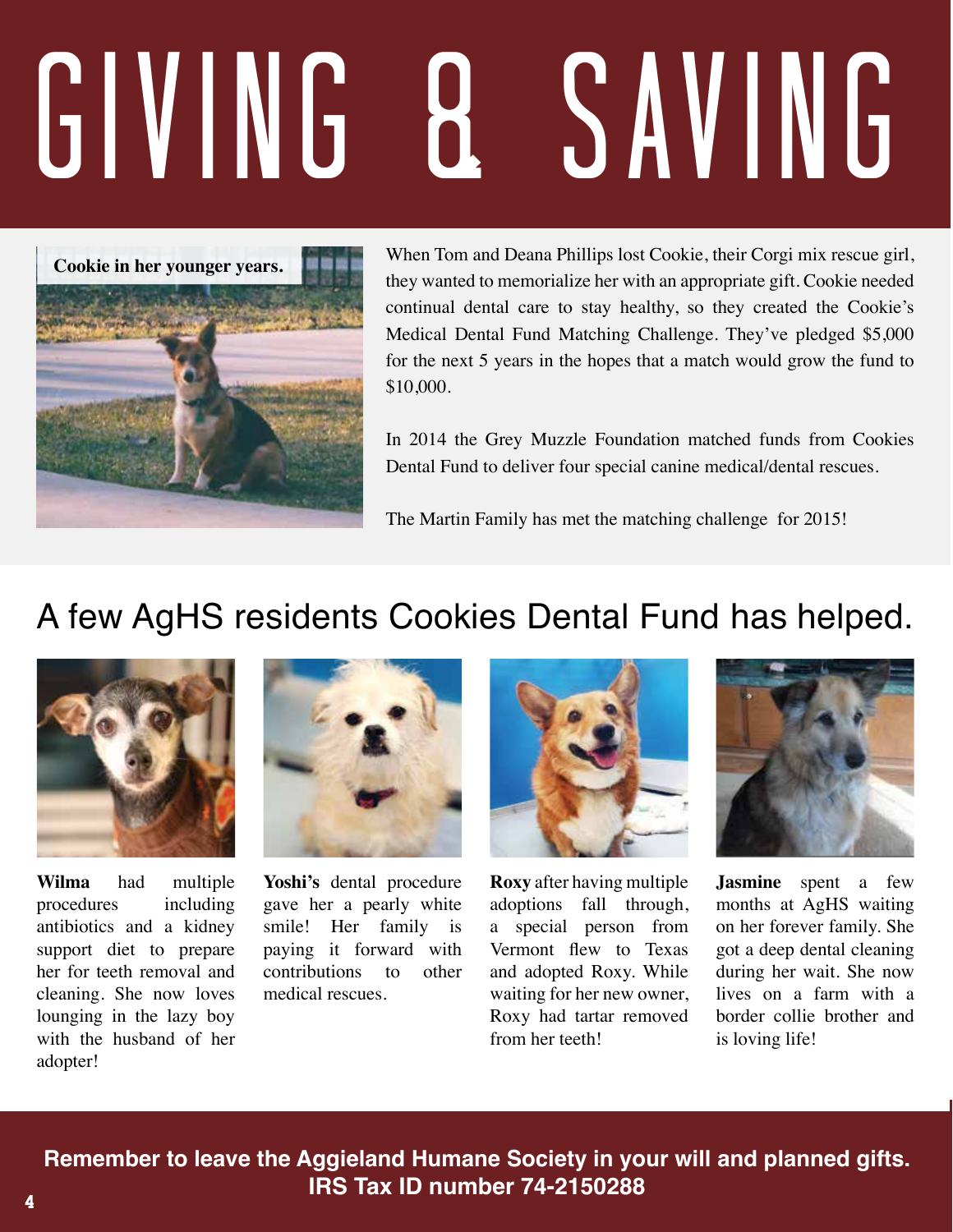

#### **Riley Leaving With Mr. Goodbar**

Huddled in a cold barn, a severely injured little Beagle, Basenji mix was rescued and taken to the Aggieland Humane Society. Staffers named the sweet boy Riley and rushed him to Dr. William P. Knight, Jr. at Kingdom Animal Hospital with a gash and two broken bones. Unfortunately, the fractures were so severe Dr. Knight had to amputate Riley's right front leg.

Riley recovered under foster parent Ashley Olson's care. After two days in her home, the spunky little fella was

running and jumping all over the house! Tired from his hyperactivity, Riley would later cuddle with Ashley.

The week Riley finished his rehabilitation, he moved from his foster home to his forever home! His new mom saw his story and knew she needed that face in her life. She gave him a fresh new start and a new name - Mr. Goodbar!

Visit AggielandHumane.org/Donate to help animals in need like Mr. Goodbar today!



**Tell us about your Aggieland Humane success** 

Submit your Adoption Tail online and be entered to win! AggielandHumane.org/MyAdoption/ <sup>5</sup>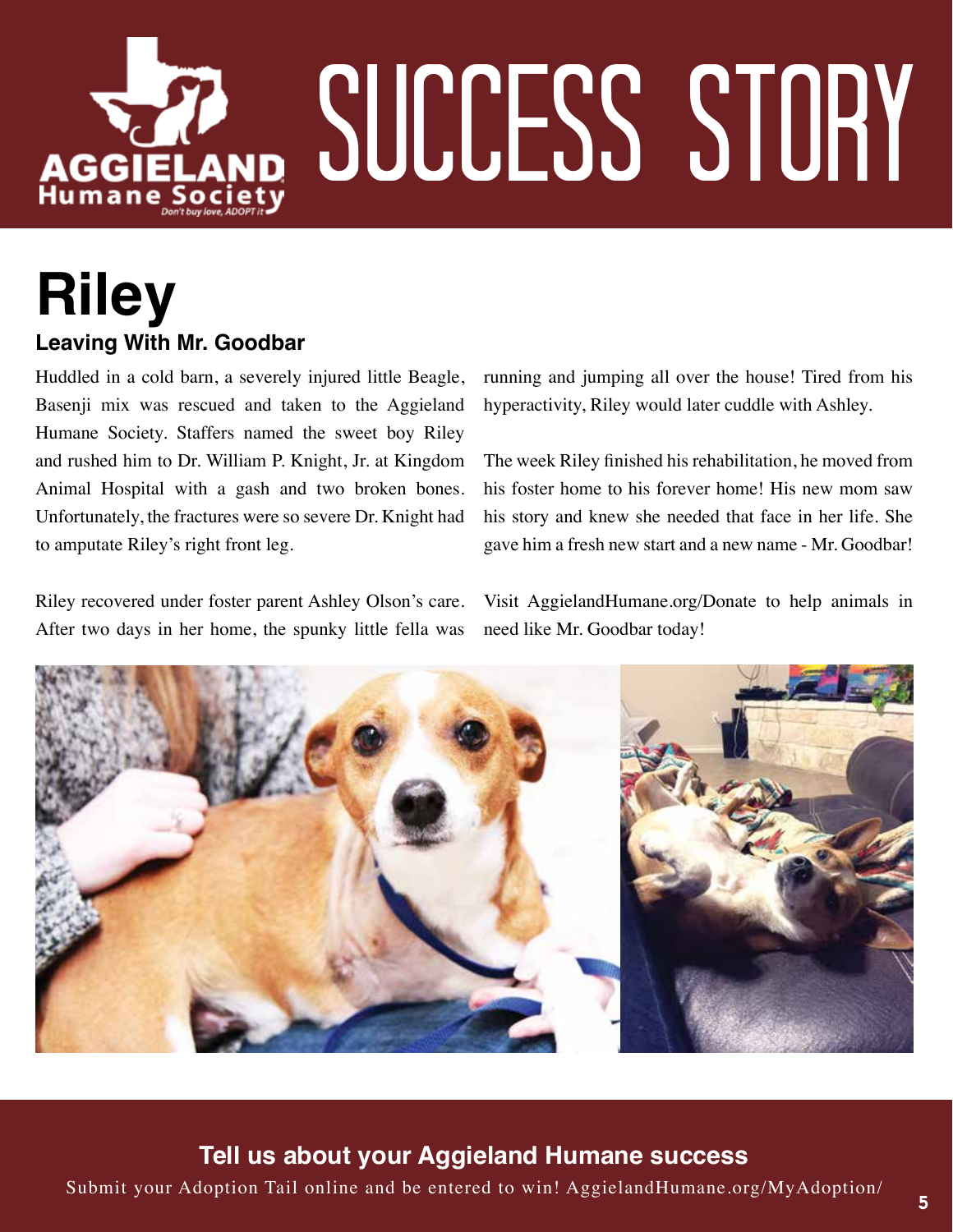# $2014$ N  $2014$ N  $\overline{16}$ AT A GLANCE

| . <i>.</i>                   |                |      |                |                | TOTAL |
|------------------------------|----------------|------|----------------|----------------|-------|
| Owner Surrender              | $\bigcirc$ 146 | 108  | 24             | $\overline{0}$ | 278   |
| Public Drop Off/Stray        | 631            | 493  | 3              | 1              | 1128  |
| <b>Animal Control Intake</b> | 746            | 468  | 20             | 70             | 1304  |
| <b>Returned Adoption</b>     | 51             | 17   | $\overline{0}$ | 0              | 68    |
| Born In Aghs Care            | 24             | 34   | $\theta$       | $\theta$       | 58    |
| Transfer In                  | 2              | 14   | 95             | $\overline{0}$ | 111   |
| *Total                       | 1600           | 1134 | 142            |                | 2947  |

\*5% Variance in numbers due to information technology issues that have been resolved

### 2014 OUTGOING

|                        |     |           |     |          | TOTAL  |
|------------------------|-----|-----------|-----|----------|--------|
| Adoptions              | 613 | 522       | 123 |          | 0 1258 |
| <b>Return To Owner</b> | 429 | 41        | 3   | 0        | 473    |
| <b>Transfer Out</b>    | 58  | 9         | 1   | $\theta$ | 68     |
| Euthanized             | 478 | 563       | 9   | 50       | 1100   |
| <b>Died</b>            | 15  | 20        |     | 2        | 38     |
| Total                  |     | 1593 1155 | 137 |          | 522937 |

Our goal is to place every adoptable, healthy, social, pet.

Euthanasia numbers include owner surrender euthanasia requests,rabies testing, dangerous or feral animals, or sick and injured pets without foster homes.

The Aggieland Humane Society does rabies control authority duties for public health and safety of College Station and Brazos County which impacts our numbers.

| <b>ACTIVE FOSTER FAMILIES</b> |       |
|-------------------------------|-------|
|                               | 71183 |
| <b>ACTIVE VOLUNTEERS</b>      |       |

141

Adopted, Returned to Owner,

SAvED AnD PlAcEd

Adoption Transferred

1,799



Lost and found

calls logged

774

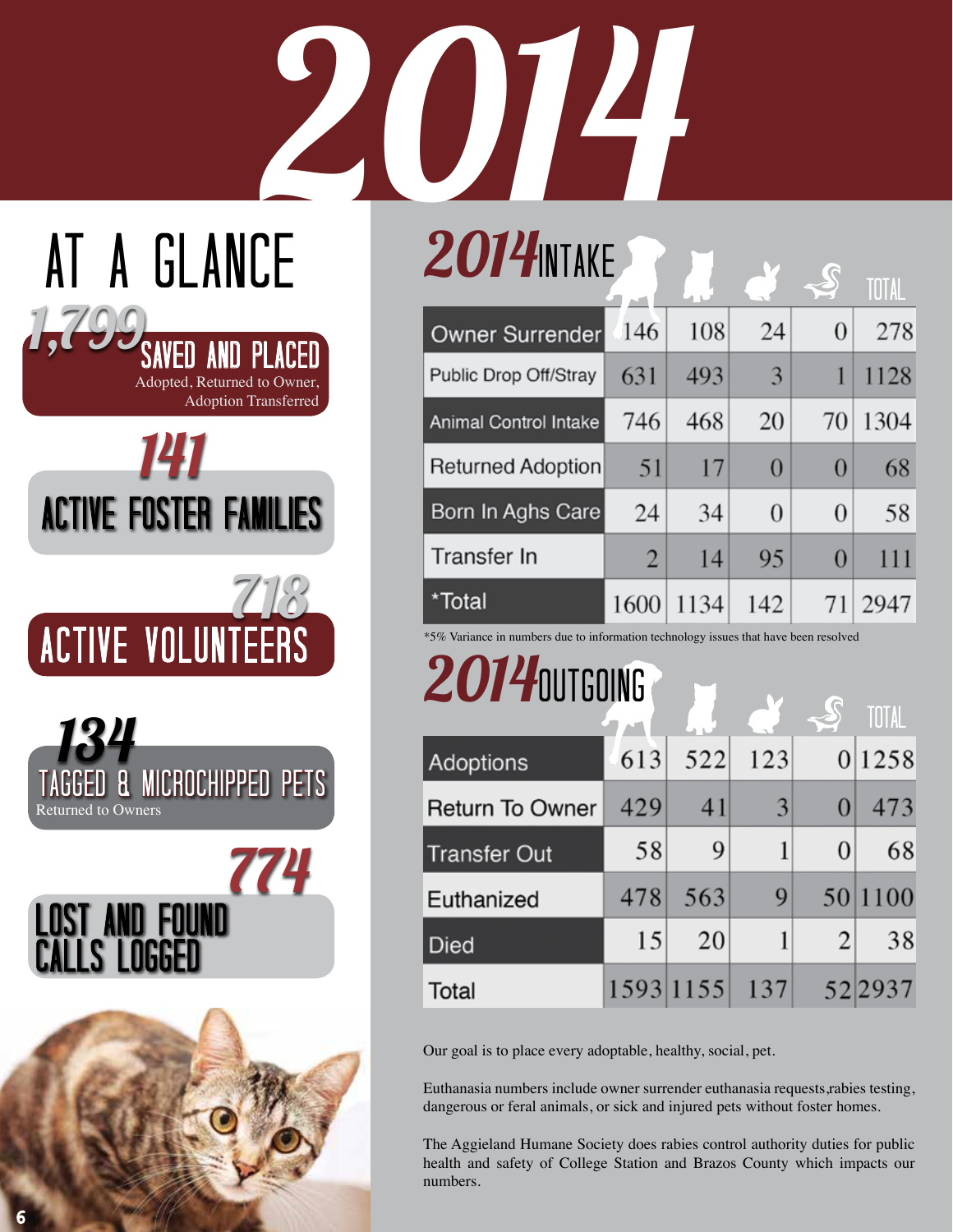# financial report

#### **2014 Financial Report:**

We completed our annual audit and are proud to report that we are in sound financial condition. As you can see, we rely on donations, both monetary and in-kind, to do much of our work to help the lost and homeless pets in Aggieland. Because of this strong community support, we are able to accomplish our mission. Our tax return (IRS 990) and the annual audit are available on our Web site: www.aggielandhumane.org/About-Us

#### **Public Support Revenue:**

Mail campaigns, unsolicited public support, memorial and tribute donations, donations through our web site, grants from foundations, gifts from estates and life insurance, donor advised funds in the Brazos Valley Community Foundation, Wienerfest, Barkleaders, Purrfect Pageant and Inspiring Tails Tours and Luncheon.

#### **Program Services Revenue:**

Adoption revenue, return to owner fees, surrender fees, microchip and Brazos County tag revenue, the City of College Station and Brazos County shelter fees for services, volunteer orientation fees, and t-shirt and merchandise sales.

#### **Other Revenue:**

Investment gains, oil and gas revenue, and other.



# **Total Income**

**F** Fees for Services **Contributions In-Kind** 

## **the Setuan Expense of the Total Expense**<br>\$1,319,748 \$1,193,047